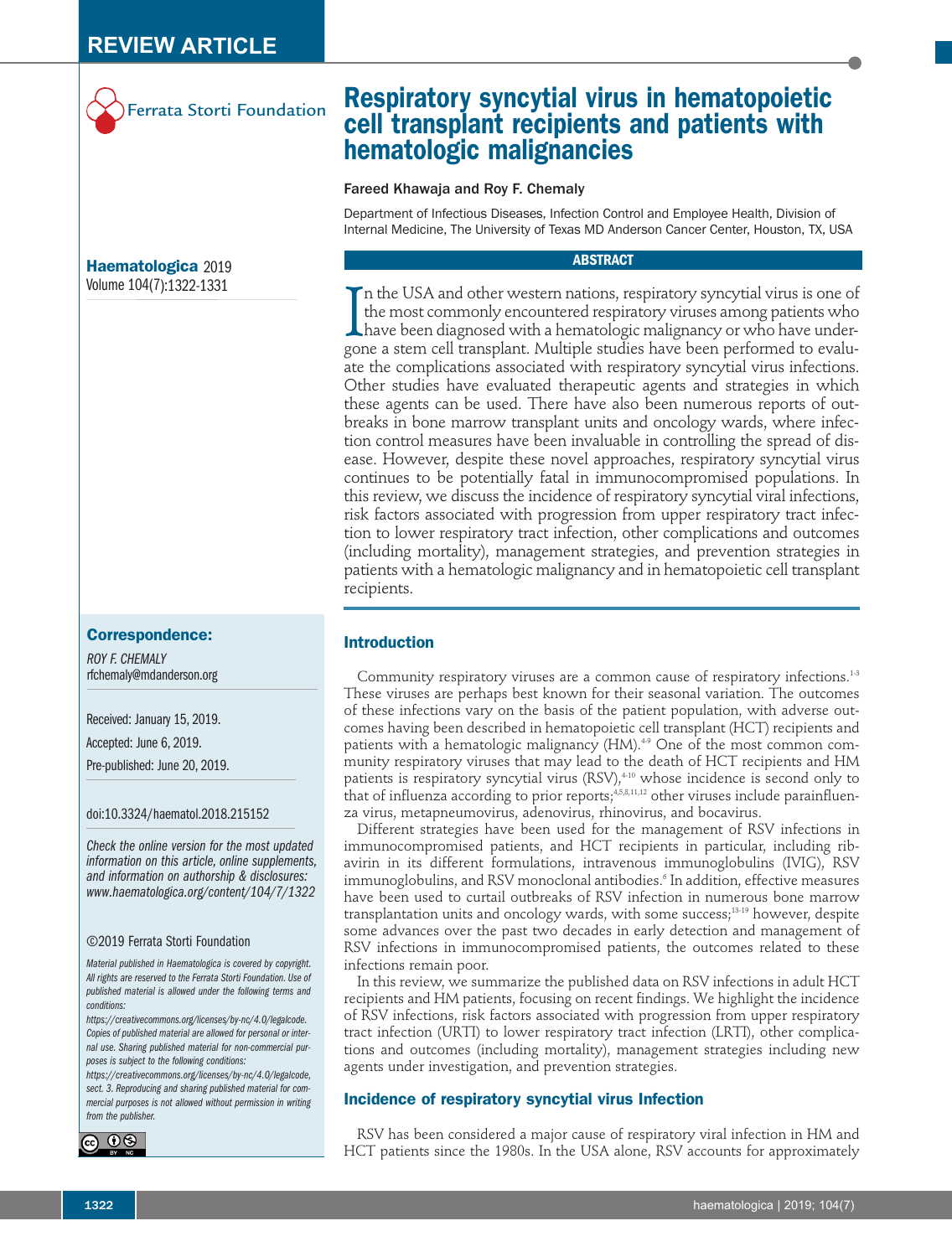30% to 37% of respiratory viral infections in this population, with approximately 19% to 36% of these infections resulting in LRTI.4,20 Determination of the true incidence of RSV infection among HCT recipients has been challenging, with a reported wide range of 5% to  $49\%,^{5,8,18,21-28}$  as many studies included symptomatic patients diagnosed with different laboratory assays such as RSV antigen detection, identification of RSV by direct florescent antibody, viral cultures, and molecular assays in recent years (Table 1). In addition, the wide range of reported incidences of RSV infections could be due to the increased awareness of this virus over the years and its impact on immunocompromised patients. On the other hand, lower incidences of RSV infections were reported in studies in which molecular assays such as multiplex polymerase chain reaction were used to detect RSV, with the reported range in these cases being 8-30%.<sup>8,9,29</sup> This lower incidence could be explained by the increased rate of diagnosing other respiratory viruses, such as coronavirus, rhinovirus, and parainfluenza, with the use of molecular assays.

The proportion of RSV infections causing LRTI in HCT recipients ranges from 30% to 60% with higher rates reported in earlier years (in the early 1990s),<sup>5,21,22</sup> whereas in more recent studies, since year 2000, lower rates of LRTI  $(24-44%)$  have been observed.<sup>4,11,23-25,29,30</sup> This could possibly be explained by the increased use of ribavirin at earlier stages of RSV infection to prevent the infection from progressing to the lower respiratory tract, as well as the use

of molecular assays for the detection not only of RSV but also other respiratory viruses. Recent studies from the Fred Hutchinson Cancer Research Center on respiratory viral infections in HCT patients applied specific definitions to better delineate the types of LRTI associated with respiratory viral infections.<sup>31</sup> Patients with proven or probable LRTI were defined as patients with microbiological detection of respiratory viruses in the lower respiratory tract with or without radiological evidence of disease in the lungs, respectively. Patients with possible LRTI were defined as patients with microbiological detection of respiratory viruses in the upper respiratory tract only and with radiological evidence of disease in the lungs.<sup>31</sup> In one of the studies, the proportions of patients with proven/probable or possible RSV LRTI were 48% and 52%, respectively.<sup>31</sup> Interestingly, the authors showed that patients with proven or probable LRTI had a higher need for supplemental oxygen use and for mechanical ventilation compared to those with possible LRTI. These definitions were also applied in studies on coronavirus, $32$  parainfluenza virus $33$  and rhinovirus.<sup>34</sup>

Data on RSV infections in HM patients are scarce. Some studies have reported the rate of RSV infections in these patients.4,28,29,35-37 In an early study, the incidence of RSV was 31% among all symptomatic HM patients, including HCT recipients. A large proportion of these infections were diagnosed as LRTI  $(36\%)$ .<sup>29</sup> Similar studies reported a range of 3% to 37%, but the sample sizes were relative-

| <b>Date of</b><br>publication | <b>Country</b>                  | <b>Study type</b>              | <b>Detection</b><br>methods                 | <b>Percentage</b><br>of allogeneic HCT | <b>Total number</b><br>of RSV cases (%) | <b>Percentage</b><br>of LRTI | <b>Authors</b>                    |  |
|-------------------------------|---------------------------------|--------------------------------|---------------------------------------------|----------------------------------------|-----------------------------------------|------------------------------|-----------------------------------|--|
| 1991                          | <b>USA</b>                      | Retrospective<br>observational | RSV antigen and<br>viral culture            | 73%                                    | 3(5%)                                   | 33%                          | Garcia et al. <sup>18</sup>       |  |
| 1996                          | <b>USA</b>                      | Retrospective<br>observational | RSV antigen, viral culture<br>and pathology | 52%                                    | 33 (49%)                                | 61%                          | Whimbey et al. <sup>21</sup>      |  |
| 2001                          | Multiple<br>European<br>nations | Prospective<br>observational   | RSV antigen and<br>viral culture            | $90\%$                                 | 20 (10%)                                | 60%                          | Ljungman et al. <sup>5</sup>      |  |
| 2002                          | England                         | Retrospective<br>observational | RSV antigen and<br>viral culture            | 100%                                   | 13 (37%)                                | 46%                          | Chakrabarti et al. <sup>23</sup>  |  |
| 2002                          | <b>USA</b>                      | Retrospective<br>observational | RSV DFA, RSV antigen<br>and viral culture   | 89%                                    | 48 (9%)                                 | 52%                          | Small <i>et al.</i> <sup>22</sup> |  |
| 2003                          | <b>Brazil</b>                   | Prospective<br>observational   | RSV antigen                                 | 72%                                    | 27 (40%)                                | 56%                          | Machado et al. <sup>27</sup>      |  |
| 2003                          | <b>USA</b>                      | Prospective<br>observational   | Viral culture<br>and RSV PCR                | 45%                                    | 11(30%)                                 | 36%                          | Roghmann et al. <sup>29</sup>     |  |
| 2003                          | England                         | Retrospective<br>observational | RSV antigen<br>and viral culture            | 83%                                    | 6(21%)                                  | 33%                          | Hassan et al. <sup>26</sup>       |  |
| 2005                          | Spain                           | Prospective<br>observational   | RSV antigen and<br>viral culture            | 54%                                    | 19 (11%)                                | 37%                          | Martino et al. <sup>28</sup>      |  |
| 2009                          | Sweden                          | Retrospective<br>observational | RSV antigen<br>and viral culture            | 100%                                   | 32 (12%)                                | 44%                          | Avetisyan et al. <sup>24</sup>    |  |
| 2013                          | <b>Brazil</b>                   | Retrospective<br>observational | <b>RSV PCR</b>                              | 29%                                    | 14 (14%)                                | NA                           | Moreira et al. <sup>8</sup>       |  |
| 2014                          | Italy                           | Prospective<br>observational   | <b>RSV PCR</b>                              | 95%                                    | 21 (8%)                                 | 11%                          | Mikulska et al. <sup>7</sup>      |  |

Table 1. Incidence rates of respiratory syncytial virus infections and lower respiratory tract infections among symptomatic hematopoietic cell transplant recipients.

HCT: hematopoietic cell transplant; RSV: respiratory syncytial virus; LRTI: lower respiratory tract infection; DFA: direct fluorescent antibody detection; PCR: polymerase chain reaction, NA: not available.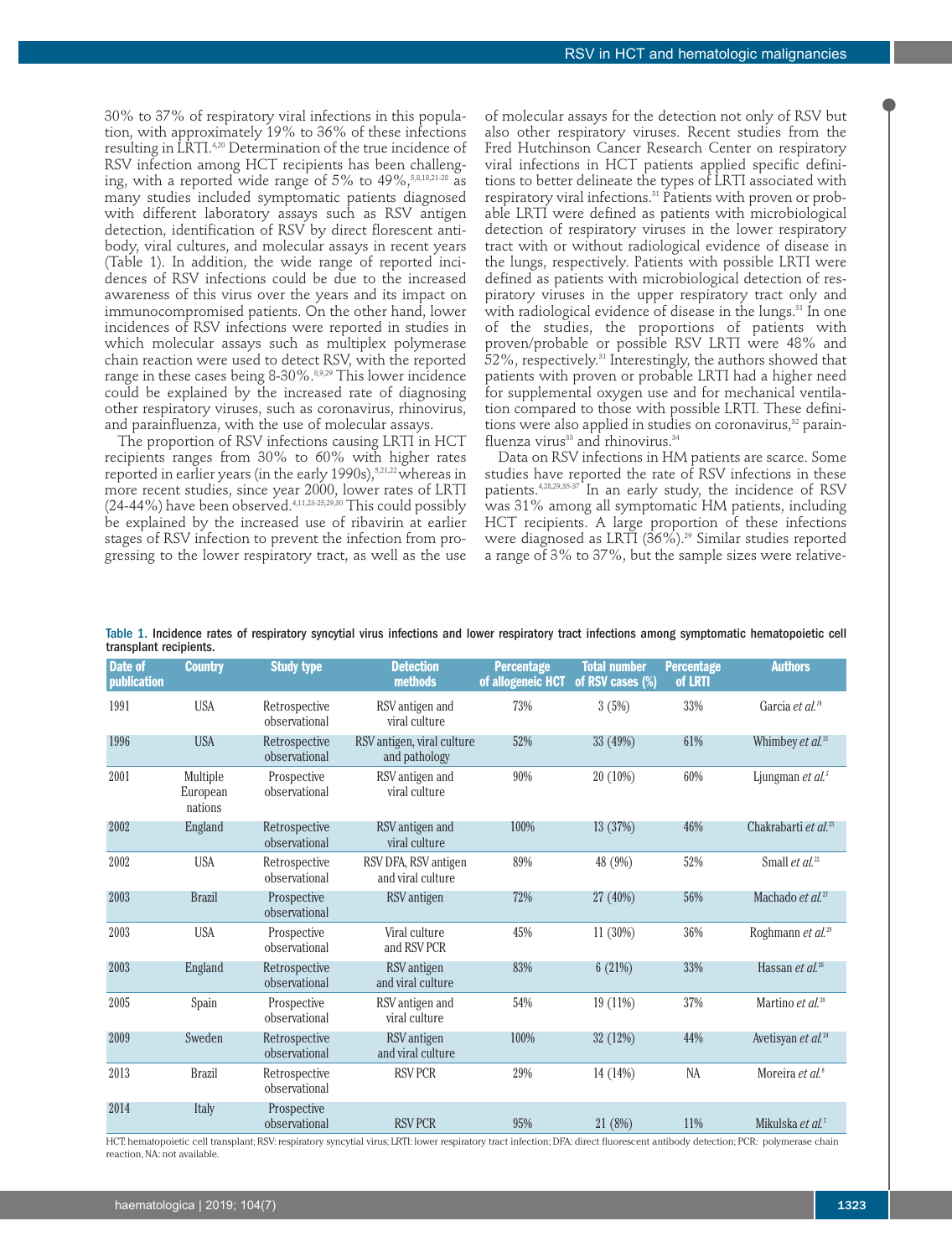ly small.28,35,36 In a recent study, 181 HM patients with RSV infections were identified over 13 years.<sup>37</sup> Of these,  $65\%$ and 35% presented with URTI and LRTI, respectively. Among the HM patients with URTI, 13% progressed to develop a LRTI (73% were patients with leukemia, 27% with multiple myeloma, and none with lymphoma).<sup>37</sup> In a recent study from our institution focusing on RSV LRTI in HM patients who had or had not undergone HCT, we found that most HM patients who had not undergone HCT were defined as having possible RSV LRTI as bronchoscopy had not been performed in most of these patients at the time of diagnosis.<sup>38</sup>

Few data are available with regards to RSV infections in pediatric HCT recipients. The estimated incidence of RSV infections among this population is  $3\%$  to  $7\%$ ,<sup>39,40</sup> with 22%-37%39,41 developing LRTI.

# **Risk factors for the progression of upper to lower respiratory tract infection**

The most significant complication of RSV infection in HM patients and HCT recipients is progression to LRTI, which is associated with a higher mortality rate.<sup>5,20,22,24,25,42-51</sup> Many risk factors for progression have been identified in the hopes that target populations that could benefit from early therapy could be identified. These risk factors primarily consist of host factors, as previous studies on RSV serotypes A and B found no differences in outcomes.<sup>35,51</sup>

To assist with the identification of HCT recipients who are at risk of progression to LRTI and a fatal outcome, an Immunodeficiency Scoring Index (ISI) for RSV was developed based on a combination of multiple host risk factors,<sup>53</sup> which means it is applicable to other respiratory viruses. Six factors were included in the scoring index: neutropenia of less than 500 neutrophils/mL, lymphopenia of less than 200 lymphocytes/mL, age greater than 40 years, graft-versus-host disease, steroid use, myeloablative chemotherapy, and time from HCT.<sup>53</sup> On the basis of the total score, the ISI stratifies HCT recipients with RSV URTI into low-risk (score of 0-2), medium-risk (score of 3- 6), and high-risk (score of  $7-12$ ) categories.<sup>53</sup> Other risk factors that were identified in other studies and were not included in the ISI were smoking status, $54$  hypoxia, $28$  nosocomial infection,28,37 matched unrelated donor/mismatched donor status, $^{25,42,55}$  prior autologous HCT, and stem cell source25,28 (Table 2). The ISI for RSV has been validated by other authors<sup>12,56</sup> (Table 3). Wang et al. found that allogenic HCT recipients with high ISI scores experienced progression to pneumonia after being diagnosed with RSV, influenza, coronavirus, or adenovirus.12

There is currently no predictive scoring index for the progression of respiratory viruses in patients with leukemia, lymphoma, or multiple myeloma. On the other hand, there are well-described risk factors that are associated with progression to LRTI in HM patients; these include lymphopenia and neutropenia,4,28,37,54,55,57 which are generally defined as ≤200 lymphocytes/mL37,54,57 and ≤500 neutrophils/mL, respectively .In multiple retrospective analyses of HCT recipients, lymphocytopenia4,37,54,57 and neutropenia4,37,54,57 at the time of the diagnosis of RSV were independent predictors of progression to LRTI.

In a cohort of 237 allogeneic HCT recipients with RSV infection, the hazard ratio (HR) of experiencing progression from RSV URTI to LRTI was 4.1 for an absolute neutrophil count of <500 cells/mL and 2.6 for an absolute lymphocyte count of <200 cells/mL,<sup>53</sup> making them the most predictive factors for progression.<sup>53</sup> Among leukemia patients, post-induction chemotherapy neutropenia and leukopenia have also been shown to increase the risk of progression to LRTI.22,24 In a recent retrospective study, neutropenia and lymphopenia were not independently associated with progression of disease in HM patients, but the combination of the two factors was associated with a higher risk of progression.<sup>37</sup> However, time from last chemotherapy was not shown to play a role in progression to LRTI in HM patients.<sup>37</sup> On the other hand, lack of ribavirin therapy was associated with progression of dis-

Table 2. Risk factors for progression to respiratory syncytial virus lower respiratory tract infections among hematopoietic cell transplant recipients and patients with hematologic malignancies.

| <b>Risk factors for progression to RSV LRTI</b><br><b>HCT</b> recipients | <b>Patients with hematologic</b><br>malignancies |
|--------------------------------------------------------------------------|--------------------------------------------------|
| Neutropenia $\leq 500$ cells/mL                                          | Neutropenia $\leq 500$ cells/mL                  |
| Lymphopenia $\leq 200$ cells/mL                                          | Lymphopenia $\leq 200$ cells/mL                  |
| $Age \geq 40 years$                                                      |                                                  |
| HCT within 1 year of infection                                           |                                                  |
| Myeloablative chemotherapy within<br>1 year of infection                 |                                                  |
| Presence of GvHD                                                         |                                                  |
| Use of steroids within 2 weeks<br>of infection                           |                                                  |
| History of smoking                                                       |                                                  |
| Nosocomial infection                                                     |                                                  |
| Hypoxia                                                                  |                                                  |
| Matched unrelated donor<br>transplant/mismatched<br>donor source         |                                                  |
| Prior autologous HCT                                                     |                                                  |
| Cord blood as transplant<br>cell source                                  |                                                  |

RSV: respiratory syncytial virus; LRTI: lower respiratory tract infection; HCT: hematopoietic cell transplant; GvHD: graft *versus* host disease.

#### Table 3. Outcome data stratified by respiratory syncytial virus-Immunodeficiency Scoring Index from three different cohorts.

|                                | Shah et al. $2014^{53}$ |                            |                       |                        | Wang et al. $2016^{12}$ |                      |                        | Damlaj et al. 2015 <sup>56</sup> |                      |  |
|--------------------------------|-------------------------|----------------------------|-----------------------|------------------------|-------------------------|----------------------|------------------------|----------------------------------|----------------------|--|
| I ISI risk stratification      | Low.<br>$n=69$          | <b>Medium</b><br>$n = 147$ | <b>High</b><br>$n=21$ | <b>Low</b><br>$n = 17$ | Medium<br>$n=20$        | <b>High</b><br>$n=7$ | <b>Low</b><br>$n = 11$ | <b>Medium</b><br>$n = 28$        | <b>High</b><br>$n=6$ |  |
| Mortality rate, %              |                         |                            | 29                    |                        | 20                      | 14                   |                        |                                  | 50                   |  |
| Rate of progression to LRTI, % |                         |                            | 42                    |                        | ה ו                     | 29                   | <b>NA</b>              | <b>NA</b>                        | NA                   |  |

ISI: Immunodeficiency Scoring Index; LRTI: lower respiratory tract infection.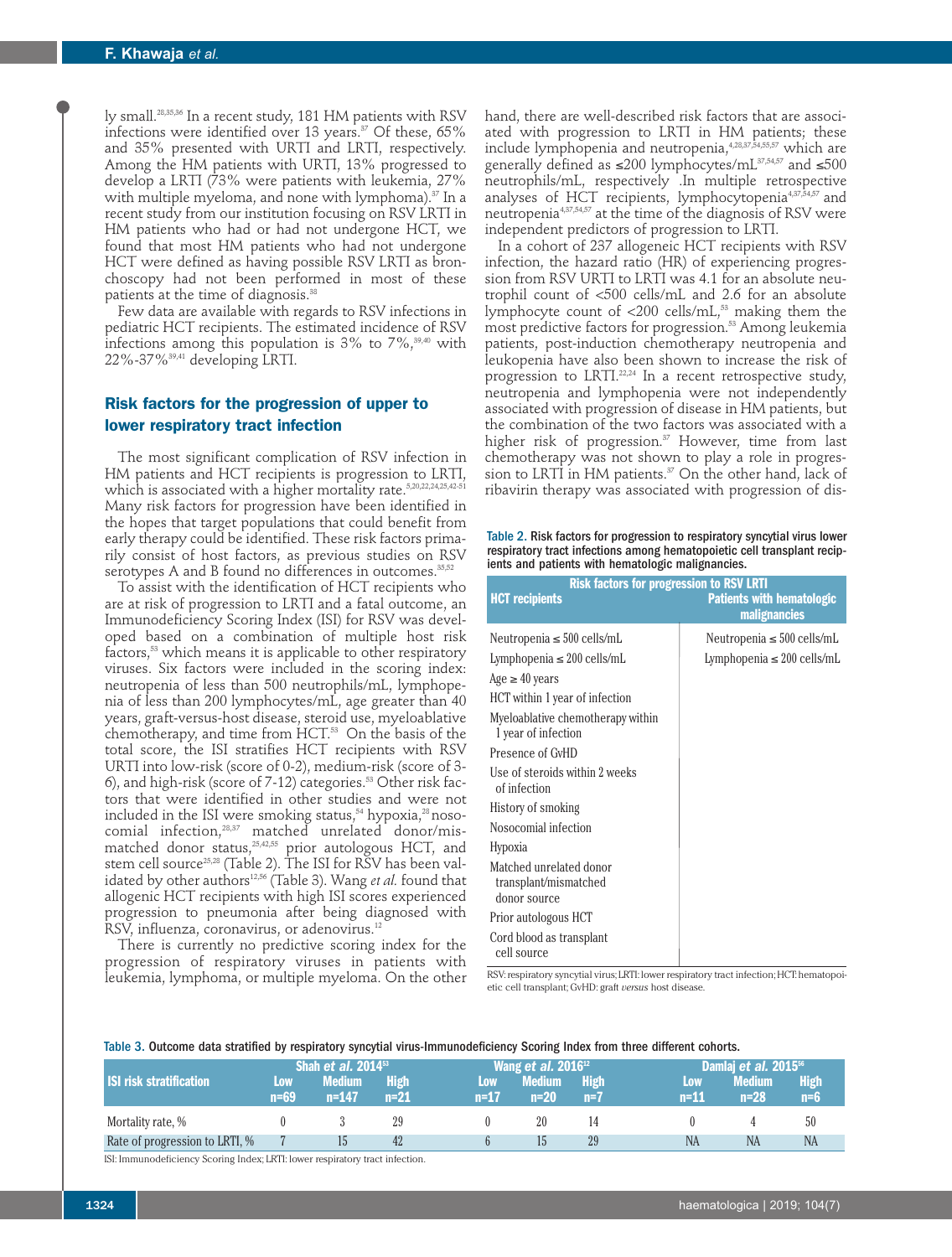ease in HCT recipients and HM patients with RSV infections.37,53,58 The protective benefits of ribavirin are discussed further in the treatment section.

# **Long-term complications of respiratory syncytial virus infection**

Certain long-term complications after RSV infection have been described in HCT recipients, with the most widely described long-term complication being a reduction in pulmonary function.<sup>24,43,59-61</sup> Delayed engraftment after RSV infection is less commonly described, with an uncertain association in small numbers of patients.45,46,62

A decrease in forced expiration in 1 second ( $FEV<sub>1</sub>$ ) by more than 5% from baseline after HCT has been associated with poor outcomes.<sup>63</sup> In fact, previous studies have shown that a decrease in  $FEV_1$  of  $10\%$  or greater is associated with the development of bronchiolitis obliterans.<sup>64</sup> However, the relationship between respiratory viruses (RSV in particular) and changes in  $FEV<sub>1</sub>$  or other markers of pulmonary function is not fully understood.

There are limited data on HCT recipients and pulmonary function (including changes in  $FEV_1$  and oxygen diffusion capacity) after an RSV infection. Avetisyan *et al.* showed that, compared to a control group, HCT recipients with RSV infections were more likely to develop mild or marked changes in vital capacity or diffusion capacity during pulmonary function tests.24 Subsequently, Seo *et al.* described significant decreases in patients' diffusion capacity 3 months after RSV infection, which persisted for a year.<sup>43</sup> There were some indications that  $FEV<sub>1</sub>$  and total lung capacity were also affected, but the sample size was too small to draw definite conclusions. Another study compared the effects of different viruses on pulmonary function in HCT recipients;<sup>60</sup> RSV and parainfluenza were associated with  $FEV<sub>1</sub>$  decreases of at least 10%. It was postulated that subclinical shedding of these viruses may augment airway inflammation, leading to airway restriction. In comparison, lung transplant recipients who are infected with respiratory viruses are at increased of risk of developing bronchiolitis obliterans, with an associated mortality of up to 29%.<sup>65</sup> Similarly, HCT recipients with prior respiratory viral infections were more likely to develop bronchiolitis obliterans or changes in  $\text{FEV}_1, ^{59,66}$  with a higher mortality rate than that of patients without bronchiolitis obliterans (HR:  $2.7$ ).<sup>5</sup>

Delayed or failed engraftment of stem cells during or after acute RSV infection has been reported; however, it is an uncommon complication with a total of only seven patients having been described in a few case series.<sup>45,46,62</sup> This association was first described in 1999 by McCarthy *et al.*, who noted that four patients with graft failure had had an RSV infection in the pre-engraftment period,<sup>45</sup> with no other identified infections. Furthermore, during an RSV outbreak in a hematologic unit in Australia, delayed neutrophil and platelet engraftment occurred in two autologous HCT recipients and graft failure occurred in one allogeneic HCT recipient with an RSV infection.<sup>62</sup> On the other hand, a study by Waghmare *et al.* showed no significant changes in lymphocyte count dynamics in HCT recipients who experienced progression to RSV LRTI compared to patients who did not.<sup>46</sup> Overall, there are very limited data supporting that RSV infection *per se* leads to graft failure or contributes to a delay in engraftment.

#### **Mortality and associated risk factors**

High mortality rates have been reported in HM patients and HCT recipients with RSV infection. RSV-attributable mortality rates in HCT recipients vary between 0% in outbreak situations,48,62,67 in which some patients received reduced-intensity conditioning regimens, $62$  and  $43\%$  in other circumstances.5,20,22,24,25,42-51 When HCT recipients develop RSV LRTI, the mortality rate can range from 21% to 83%4,31,42,43,45,46,48,68 Of note, when HCT recipients with RSV infections were classified into those with possible RSV LRTI (only radiological evidence of chest abnormalities and negative or no bronchoscopy data) or proven RSV LRTI (RSV detected in the lower respiratory tract), $31$  the mortality rate increased from 0% to 26%, respectively.<sup>31</sup> Multiple other risk factors for mortality from RSV have been identified, most of which are host-related, including neutropenia and lymphopenia, time from transplant to infection, cell source, older age, steroid exposure, graft-*versus*-host disease, hypoxia, and the use of myeloablative chemotherapy.25,42,43,46,47 The RSV-ISI has been validated to predict mortality risk in HCT recipients<sup>12,53,56</sup> (Table 2). Based on the derivative cohort of allogeneic HCT recipients with RSV infections, the predicted mortality for patients with high RSV-ISI was 29%<sup>53</sup> and 50% in one of the validation cohorts.<sup>44</sup> Interestingly, some studies showed that ribavirin may have a protective effect in HCT recipients and HM patients.37,42,44,53,58 This is discussed further in the treatment section.

Delaying transplant in patients diagnosed with RSV or other respiratory viruses prior to HCT was shown to improve survival.<sup>69</sup> Campbell *et al.* reviewed 116 patients who had pre-transplant respiratory viral infections and found that, regardless of the virus, they had a higher 100 day mortality rate than did those without infections.<sup>70</sup> At our institution, HCT is delayed for approximately 2 weeks when patients are diagnosed with RSV infections prior to transplantation.

Among HCT recipients with RSV infections, mortality was considerably lower in pediatric patients than in adults. Mortality varied from  $0$  to  $5\%$  among all pediatric HCT recipients with RSV infections<sup>39-41</sup> and is higher in patients with LRTI (up to 15%).

The mortality rate amongst HM patients with RSV can be as high as 18%.4,50 The mortality rate in a small study conducted in the mid-1990s was 80% among leukemia patients with RSV LRTI who had recently undergone myelosuppressive chemotherapy.<sup>57</sup> More recent studies of HM patients with RSV LRTI found mortality rates of 8% to  $17\%$ <sup>37,38,58</sup> This better outlook could be explained in part by the improvement in supportive care over the years and the use of ribavirin for the treatment of RSV in this population of patients.37,58 Risk factors associated with mortality in RSV-infected leukemia patients include neutropenia (≤500 neutrophils/mL), lymphopenia (≤200 lymphocytes/mL), and a high APACHE II score at diagnosis.<sup>37,58</sup> These host factors reflect the patients' immune status and its ability to curtail the impact of RSV infections. The severity and stage of the infection (URTI *vs.* LRTI) or the virulence of the RSV may also affect mortality. In HM patients with proven LRTI, the 30-day mortality rate was reported to be 36% compared to 14% in patients with possible LRTI.38 In a recent retrospective analysis, patients with HM, including HCT recipients, in whom respiratory viral infections were detected in the intensive care unit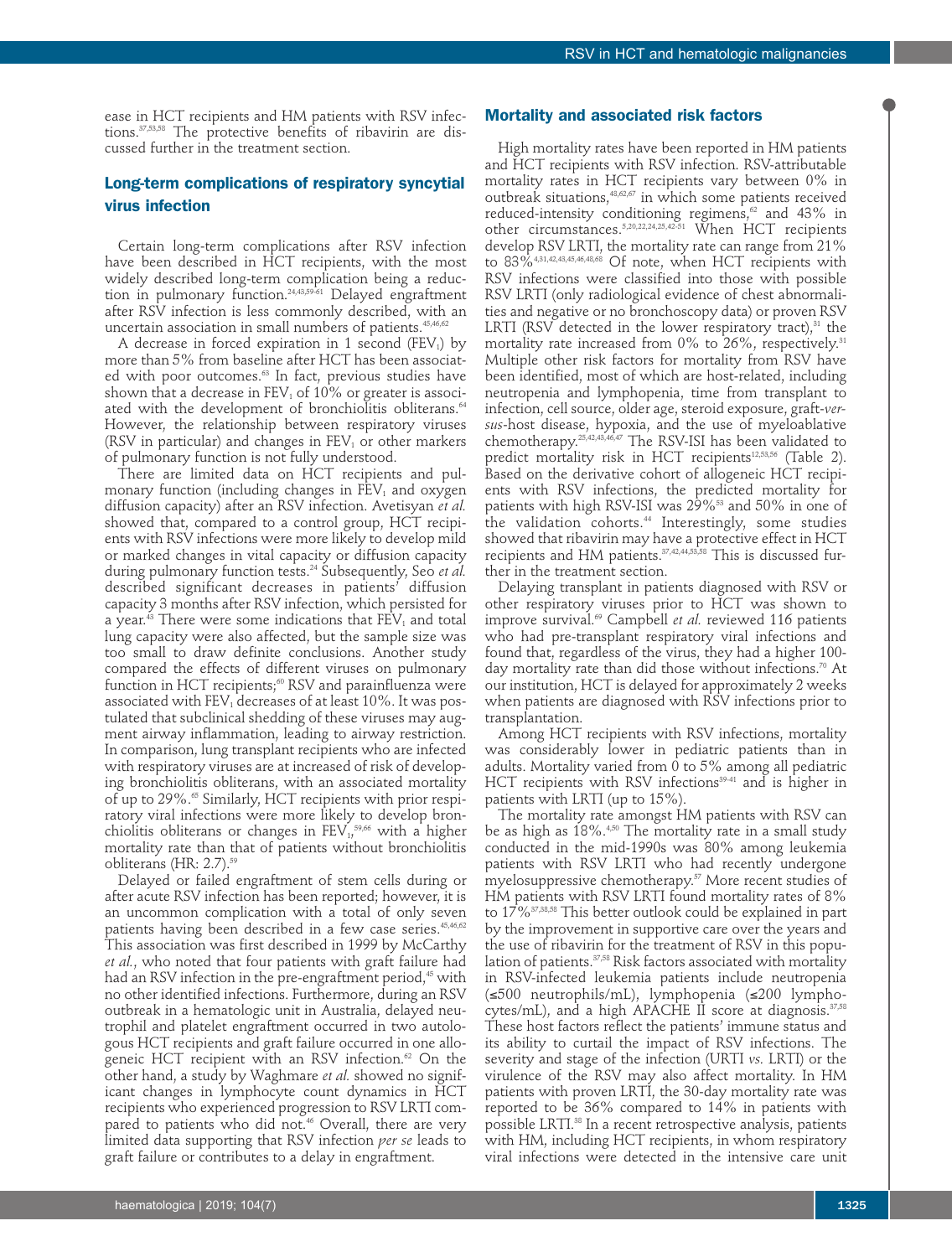had a higher intensive care unit mortality rate, with the association being strongest when influenza, parainfluenza or RSV was detected.<sup>10</sup>

# **Treatment options for respiratory syncytial virus infection in patients with hematologic malignancies and in hematopoietic cell transplant recipients**

The current treatments for RSV infections in immunocompromised adult patients are ribavirin, in different formulations [although it has not been approved by the Food and Drug Administration (FDA) for this purpose], and immuno-modulators, such as conventional IVIG or RSV monoclonal antibodies (palivizumab).

#### **Ribavirin**

Ribavirin is a nucleoside analog that is active against a broad spectrum of RNA viruses. It acts through intercalation into the RNA virus, enhancing its mutation rate. Ribavirin is available in aerosolized, oral, and intravenous formulations. Aerosolized ribavirin was approved by the FDA for the treatment of RSV LRTI in hospitalized infants and young children in 1985 and is the most studied formulation in HCT recipients.4,5,24,42,44,45,49,53,58,71-77 The conventional dosing regimen is 6 g delivered over 18 h through a small particle aerosol generator, with patients in a scavenger tent to decrease environmental contamination and exposure to healthcare workers (ribavirin is teratogenic). In an alternative regimen, the same total dose of ribavirin is given but is divided into three doses per day (2 g over 3 h, 3 times a day). This intermittent regimen was shown to be equivalent to the conventional continuous regimen in an adaptive randomized trial.78

Most of the studies on the use of ribavirin for RSV infections in HCT recipients and HM patients are retrospective in nature, lacking a comparison or control group.26,45,73,74,79,80 Yet cumulative evidence, albeit not from clinical trials, suggests a better outcome when ribavirin is used in HCT recipients with early disease or URTI.4,46,71,78,81-83 A decrease in the rate of progression from RSV URTI to LRTI after aerosolized ribavirin therapy in HCT recipients with RSV infections was pronounced (from 59% to 20%) in one study.<sup>4</sup> A randomized control trial that was halted before completing enrollment for different reasons, including slow accrual, showed a trend towards a lower rate of progression to LRTI when aerosolized ribavirin was used.<sup>71</sup> Of the nine patients who were treated with ribavirin, only one experienced progression compared to two of the five patients who were not treated.

A systemic review of the treatment of RSV infections in adult HCT recipients showed an overall reduction in the rate of progression to LRTI, from 45% to 16%, and a reduction in the rate of RSV-related mortality in patients with LRTI, from 70% to 35%, after early treatment with aerosolized ribavirin.<sup>84</sup> In the largest retrospective study to date of the impact of aerosolized ribavirin therapy in HCT recipients ( $n=280$ ) with RSV infections,<sup>42</sup> early ribavirin therapy at the URTI stage reduced the risk of progression to LRTI. In addition, a lack of ribavirin therapy was associated with an increased mortality rate (odds ratio: 2.4).

Data on the use of ribavirin in HM patients with RSV infections are limited. Several retrospective studies demonstrated that early use of aerosolized ribavirin

reduced the mortality rate in leukemia patients with RSV infections.57,58 A large retrospective study of 181 HM patients showed better outcomes with aerosolized ribavirin.37 On the other hand, Vakil *et al.* found that ribavirin use, at either the URTI or LRTI stage, did not reduce overall mortality,<sup>38</sup> but the objective of this study was to assess risk factors for mortality and not the role of ribavirin in HM patients. Although some of these studies showed a positive trend towards a benefit from therapy with ribavirin, specific recommendations cannot be made at present.

Despite our experience with aerosolized ribavirin for the treatment of RSV infections in adult HCT recipients and its increase in popularity over the years, a major shift to the oral formulation occurred around 3 years ago, at least at our institution, when the cost of ribavirin increased drastically.<sup>85</sup> Oral ribavirin has been used to treat RSV URTI or LRTI in both HCT recipients and HM patients.79,81,82,86-88 The dosing regimens vary between a weight-based regimen of 15 mg/kg to 60 mg/kg to a standardized dosage of 600 mg-800 mg twice daily or 600 mg three times daily for a maximum of 1800 mg/day. Oral ribavirin is more readily available than is aerosolized ribavirin and is well tolerated, on the basis of data on its longterm use in patients with hepatitis C virus infections.<sup>89</sup> In a retrospective analysis of our experience with aerosolized ribavirin and the recent switch to oral ribavirin, we found no significant differences in outcomes, including progression to LRTI and day 30 or 60 all-cause mortality, in HCT recipients with RSV infections.<sup>90</sup> On the basis of the results of a recent analysis, we propose the use of oral ribavirin as a viable alternative to aerosolized ribavirin (Figure 1). At our institution, we implemented a decision-making treatment algorithm as guidance for our clinical providers. HCT recipients are stratified on the basis of their RSV-ISI score and stage of RSV diagnosis (URTI *vs.* LRTI).

Side effects associated with oral and aerosolized ribavirin have been reported in prior publications. One of the common side effects associated with aerosolized ribavirin is that patients often complained of feeling "lonely' and seeing "hail" while they were in the scavenger tent. $57$ There have been a few reports of hepatotoxicity associated with the use of aerosolized ribavirin.<sup>76,91</sup> In a randomized, placebo-controlled trial assessing the use of aerosolized ribavirin for the treatment of RSV in HCT recipients, the rates of hepatotoxicity were similar in the two groups, although the sample size was small;<sup>71</sup> no other side effects were noted in the trial. Hepatotoxicity was reported in association with the use of oral ribavirin for the treatment of hepatitis  $C$  virus.<sup>92</sup> However, the observed hepatotoxicity was probably due to the coadministration of interferon therapy.<sup>92</sup> In a retrospective study assessing the use of oral ribavirin in immunocompromised patients, including HCT recipients,<sup>79</sup> only one of the 38 patients who received oral ribavirin developed hemolytic anemia and lactic acidosis. The latter was thought to be due to severe gastrointestinal graft-*versus*host disease. In a recent retrospective analysis comparing outcomes of HCT recipients with RSV infections who received either aerosolized or oral ribavirin, $90$  two of 29 (6.9%) patients on oral ribavirin developed new-onset grade 3 or more anemia at day 14 compared to two of 41 (4.9%) patients who received the aerosolized formulation. These studies demonstrate that both aerosolized and oral ribavirin have similar safety profiles.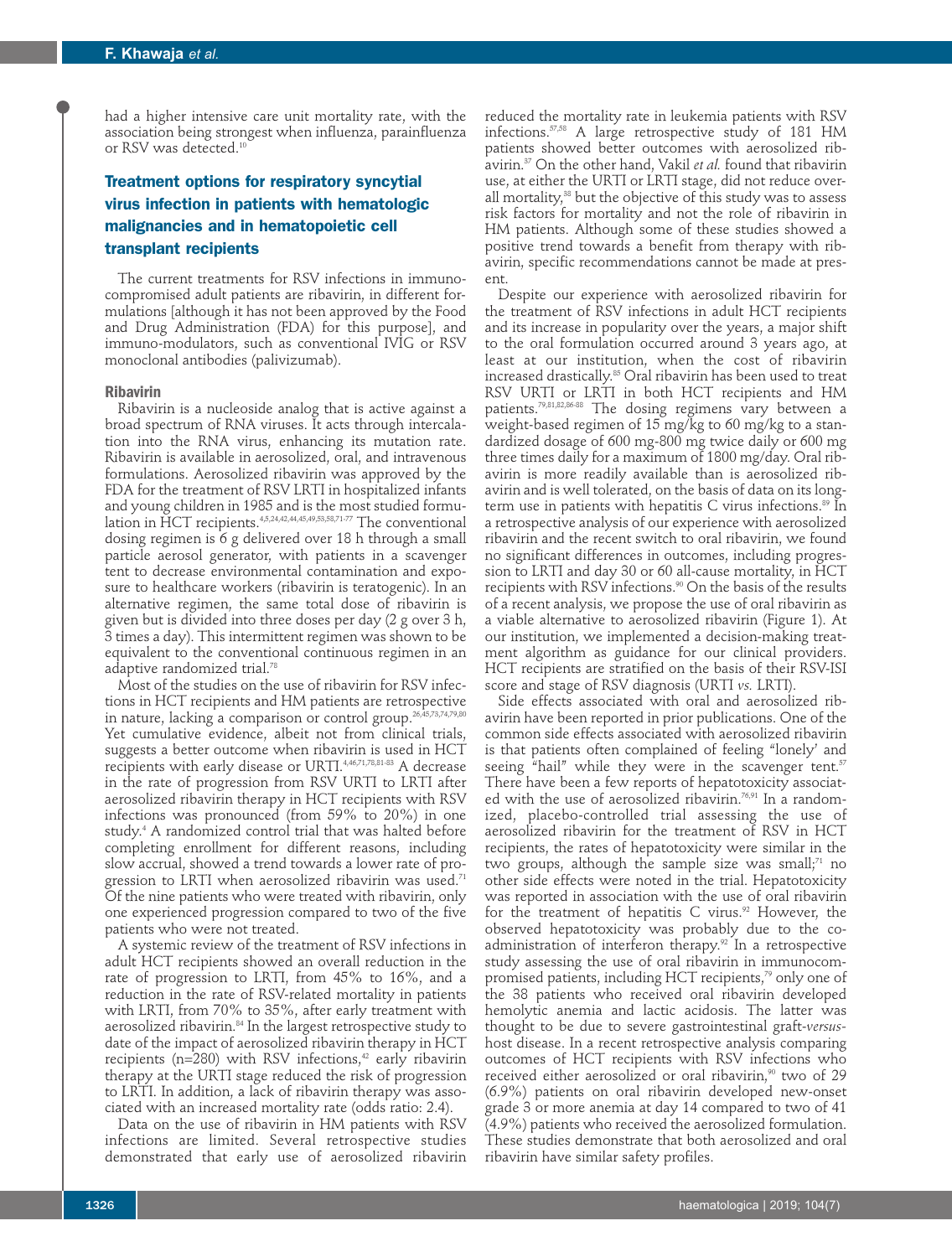

\*If patient is unable to take oral ribavirin, it can be substituted with the aerosolized formulation.

Intravenous ribavirin has been used to treat RSV infection in HCT recipients.24,45,49,80 The most common regimen used is a single 33 mg/kg loading dose, followed by 16 mg/kg four times a day for 4 days with a maintenance dose of 8 mg/kg three times a day until symptoms resolve. The intravenous formulation of ribavirin is not readily available in the USA due to the lack of FDA approval; however, it can be acquired through the FDA for emergency or compassionate use.

#### **Adjunctive therapies**

Many immunomodulators have been used as adjunctive therapy for RSV infections in adult HM patients and HCT recipients. There have been no randomized control trials comparing the benefits of adding IVIG to ribavirin therapy. Many retrospective analyses have reported variable results for this combination.22,42,45,46,49,53,85,93,94 Shah *et al.* suggested a minimal benefit in HCT recipients with RSV infections;42 all 51 HCT patients who were treated with combination therapy survived, and only one of 61 patients treated with ribavirin alone died. This was not evaluated in multivariate analysis. Another study showed no clinical benefit in HCT recipients who received weekly or highdose IVIG as adjunctive therapy for RSV infections.<sup>46</sup> It was hypothesized that humanized IVIG lacks sufficient specific antibodies to RSV, which would explain the mixed results seen in retrospective studies.

RSV-specific monoclonal antibodies, such as palivizumab, have also been evaluated for the treatment of RSV infections in HCT recipients and HM patients. Originally, palivizumab was approved for the prevention of RSV infections in neonates and children. Experience with palivizumab as treatment in HCT recipients with RSV is very limited. Several studies showed no survival benefit when comparing palivizumab as adjunctive therapy to ribavirin as monotherapy for RSV infections in adult HCT recipients.42,46,83,95,96 In a recent retrospective study of a mixed population of adult HCT recipients and patients with  $\text{H\textsf{M}}$ ,<sup>57</sup> those treated with palivizumab for RSV infections showed a trend towards better 90-day survival compared to the control group, with mortality rates of 11% compared to 17%, respectively.<sup>97</sup> However, this difference was not statistically significant and recommendations for the routine use of palivizumab in this population of patients cannot be made.

### **Investigational agents**

As previously discussed, there are limited therapeutic options for RSV infections and new therapies are desperately needed. Presatovir is an oral RSV fusion inhibitor with selective anti-RSV activity *in vitro.* In a phase I, firstin-human, single- and multiple-ascending dose study,<sup>98</sup> presatovir had an excellent safety profile, despite having an extended half-life. The oral bioavailability was also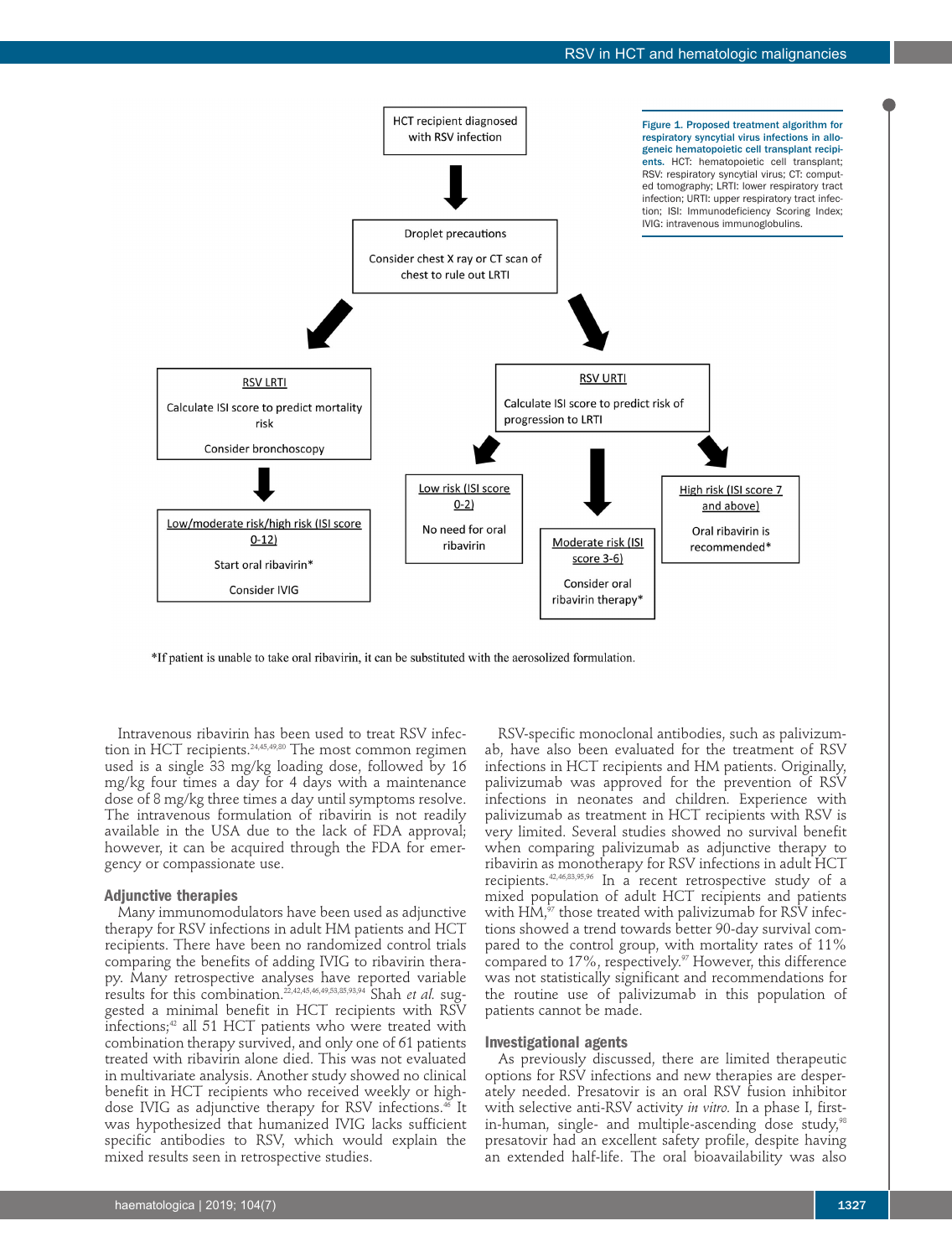good, regardless of prandial state.<sup>98</sup> Although clinical trials on RSV infections in transplant recipients have been challenging due to low recruitment, $71$  two phase II trials on presatovir in HCT recipients with RSV infections were<br>recently completed<sup>99,100</sup> (ClinicalTrials.gov number recently completed99,100 (*ClinicalTrials.gov number NCT02254408*). To overcome potential low recruitment, 189 HCT recipients with RSV infections limited to the upper respiratory tract were recruited from a total of 43 centers in nine countries over 2.5 years.<sup>99,100</sup> Preliminary data showed that presatovir was not effective at reducing nasal RSV viral load over time or at reducing the incidence of lower respiratory tract complications. However, in an exploratory analysis, presatovir did reduce the rate of progression to lower respiratory tract complications in patients with lymphopenia relative to the rate in placebotreated patients. Furthermore, presatovir was not effective at reducing nasal RSV viral load, supplemental oxygen use or all-cause mortality in another phase II trial in HCT recipients with RSV LRTI.<sup>99,100</sup> Several lessons were learned from the two trials. HCT recipients with one or more risk factors (i.e. lymphopenia, neutropenia, or infected within a year from transplant) for poorer outcomes from RSV infections may benefit the most from an effective antiviral therapy. On the other hand, time from symptom onset and time before the development of lower respiratory tract complications are probably critical factors in determining the effectiveness of fusion inhibitors.

The development of another novel agent, ALX-0171, was recently stopped and the drug may not enter clinical trials on RSV infections in HCT recipients. This inhaled agent is a trivalent nanobody that inhibits RSV replication by binding the F-protein on the surface of the virus and thereby neutralizes RSV by blocking virus uptake into cells. A recent phase 1 trial in infants with RSV infections was prematurely terminated due to lack of efficacy (*ClinicalTrials.gov identifier: NCT03418571*).

# **Prevention of respiratory syncytial virus infection**

The prevention of RSV in HM patients and HCT recipients is limited to infection control measures and interventions. There are many reports of outbreaks in these populations of patients,<sup>13-18,101,102</sup> and the emphasis has been on multifaceted interventions, including compliance with hand hygiene, contact precautions with gowns and the use of gloves, screening visitors and healthcare workers for respiratory symptoms and restricting visitors and healthcare workers if they are symptomatic, grouping RSV-infected patients together, and sometimes screening asymptomatic patients in the same treatment areas. These interventions have been shown to be effective in mixed adult and pediatric patients.19,103,104 At our institution, we place all patients diagnosed with respiratory viral infections on contact and droplet precautions.<sup>105</sup>

Interestingly, the use of chemoprophylaxis with palivizumab was described during an outbreak<sup>15</sup> in patients who were at high risk of acquiring RSV infections in a bone marrow transplant ward. Sixteen asymptomatic patients were given one prophylactic dose of palivizumab during the outbreak, and none developed an RSV infection. These results warrant further investigation into the use of palivizumab in an outbreak; however, no definite recommendation can be made at this time. Finally, an RSV vaccine for children or adults is not available at present. Multiple trials in children and healthy adults are in progress (*www: ClinicalTrials.gov*). Whether immunization for RSV would be beneficial in immunocompromised patients is uncertain.

### **Conclusions**

RSV is a common respiratory viral infection in adult HM patients and HCT recipients. Its incidence is affected by its seasonality and geography and the diagnostic method used. The mortality rate associated with RSV can be high in severely immunocompromised patients with LRTI. The use of an ISI is helpful to stratify HCT recipients into risk categories; a similar scoring system is needed for HM patients. Ribavirin, with or without IVIG, may mitigate the impact of RSV infections in this population of patients. The further development of new antiviral agents or other treatment modalities is of the utmost importance to have a greater impact on rates of progression to LTRI and mortality in adult HM patients and HCT recipients.

#### **References**

- 1. Wu X, Wang Q, Wang M, et al. Incidence of respiratory viral infections detected by PCR and real-time PCR in adult patients with community-acquired pneumonia: a metaanalysis. Respiration. 2015;89(4):343-352.
- 2. Ruuskanen O, Lahti E, Jennings LC, Murdoch DR. Viral pneumonia. Lancet. 2011;377(9773):1264-1275.
- 3. Jain S, Self WH, Wunderink RG, et al. Community-acquired pneumonia requiring hospitalization among U.S. Adults. N Engl J Med. 2015;373(5):415-427.
- 4. Chemaly RF, Ghosh S, Bodey GP, et al. Respiratory viral infections in adults with hematologic malignancies and human stem cell transplantation recipients: a retrospective study at a major cancer center. Medicine (Baltimore). 2006;85(5):278-287.
- 5. Ljungman P, Ward KN, Crooks BN, et al.

Respiratory virus infections after stem cell transplantation: a prospective study from the Infectious Diseases Working Party of the European Group for Blood and Marrow Transplantation. Bone Marrow Transplant. 2001;28(5):479-484.

- 6. Chemaly RF, Shah DP, Boeckh MJ. Management of respiratory viral infections in hematopoietic cell transplant recipients and patients with hematologic malignancies. Clin Infect Dis. 2014;59 (Suppl 5):S344- S351.
- 7. Atilla E, Sahin D, Atilla PA, et al. Upper respiratory viral infections in patients with haematological malignancies after allogeneic haematopoietic stem cell transplantation: a<br>retrospective study. Antivir Ther. retrospective study. Antivir Ther. 2018;23(6):523-527.
- 8. Mikulska M, Del Bono V, Gandolfo N, et al. Epidemiology of viral respiratory tract infections in an outpatient haematology facility.

Ann Hematol. 2014;93(4):669-676.

- 9. Moreira LP, Watanabe AS, Carraro E, et al. A survey strategy for human respiratory syncytial virus detection among haematopoietic stem cell transplant patients: epidemiological and methodological analysis. Mem Inst Oswaldo Cruz. 2013;108(1):119-122.
- 10. Legoff J, Zucman N, Lemiale V, et al. Clinical significance of upper airway virus detection in critically ill hematology patients. Am J Respir Crit Care Med. 2019;199(4):518-528.
- 11. Spahr Y, Tschudin-Sutter S, Baettig V, et al. Community-acquired respiratory paramyxovirus infection after allogeneic hematopoietic cell transplantation: a single-center experience. Open Forum Infect Dis. 2018;5(5):ofy077.
- 12. Wang L, Allen J, Diong C, et al. Respiratory virus infection after allogeneic hematopoietic stem cell transplant in a tropical center: predictive value of the immunodeficiency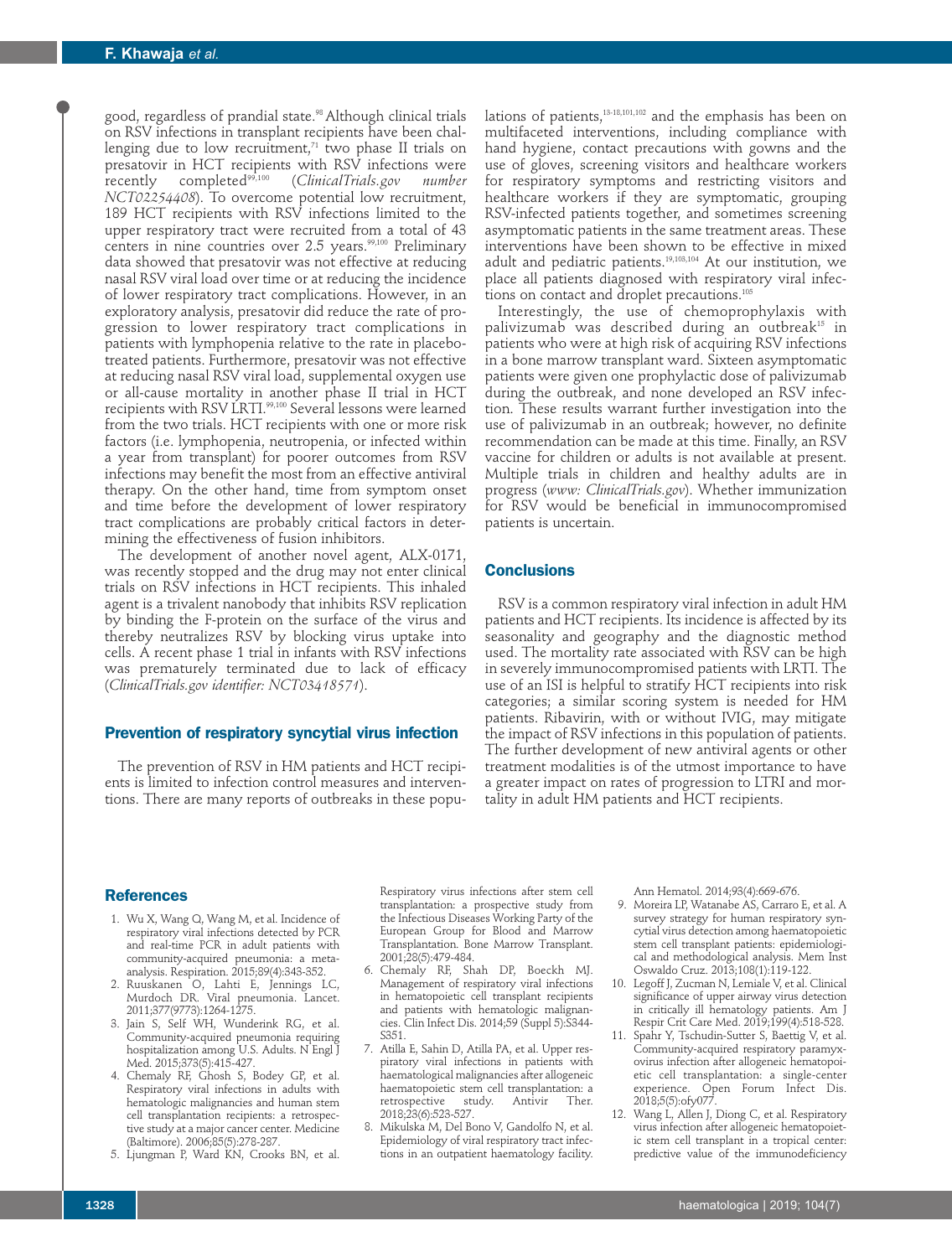scoring index. Transpl Infect Dis. 2017;19(3).

- 13. Lavergne V, Ghannoum M, Weiss K, Roy J, Beliveau C. Successful prevention of respiratory syncytial virus nosocomial transmission following an enhanced seasonal infection control program. Bone Marrow Transplant. 2011;46(1):137-142.
- 14. Kelly SG, Metzger K, Bolon MK, et al. Respiratory syncytial virus outbreak on an adult stem cell transplant unit. Am J Infect Control. 2016;44(9):1022-1026.
- 15. Kassis C, Champlin RE, Hachem RY, et al. Detection and control of a nosocomial respiratory syncytial virus outbreak in a stem cell transplantation unit: the role of palivizumab. Biol Blood Marrow Transplant. 2010; 16(9):1265-1271.
- 16. Jones BL, Clark S, Curran ET, et al. Control of an outbreak of respiratory syncytial virus infection in immunocompromised adults. J Hosp Infect. 2000;44(1):53-57.
- 17. Inkster T, Ferguson K, Edwardson A, Gunson R, Soutar R. Consecutive yearly outbreaks of respiratory syncytial virus in a haemato-oncology ward and efficacy of infection control measures. J Hosp Infect. 2017;96(4):353-359.
- 18. Garcia R, Raad I, Abi-Said D, et al. Nosocomial respiratory syncytial virus infections: prevention and control in bone marrow transplant patients. Infect Control Hosp Epidemiol. 1997;18(6):412-416.
- 19. French CE, McKenzie BC, Coope C, et al. Risk of nosocomial respiratory syncytial virus infection and effectiveness of control measures to prevent transmission events: a systematic review. Influenza Other Respir Viruses. 2016;10(4):268-290.
- 20. Anaissie EJ, Mahfouz TH, Aslan T, et al. The natural history of respiratory syncytial virus infection in cancer and transplant patients: implications for management. Blood. 2004;103(5):1611-1617.
- 21. Whimbey E, Champlin RE, Couch RB, et al. Community respiratory virus infections among hospitalized adult bone marrow transplant recipients. Clin Infect Dis. 1996;22(5):778-782.
- 22. Small TN, Casson A, Malak SF, et al. Respiratory syncytial virus infection following hematopoietic stem cell transplantation. Bone Marrow Transplant. 2002;29(4):321- 327.
- 23. Chakrabarti S, Avivi I, Mackinnon S, et al. Respiratory virus infections in transplant recipients after reduced-intensity conditioning with Campath-1H: high incidence but low mortality. Br J Haematol. 2002;119 (4):1125-1132.
- 24. Avetisyan G, Mattsson J, Sparrelid E, Ljungman P. Respiratory syncytial virus infection in recipients of allogeneic stem-cell transplantation: a retrospective study of the incidence, clinical features, and outcome. Transplantation. 2009;88(10):1222-1226.
- 25. Martino R, Porras RP, Rabella N, et al. Prospective study of the incidence, clinical features, and outcome of symptomatic upper and lower respiratory tract infections by respiratory viruses in adult recipients of hematopoietic stem cell transplants for hematologic malignancies. Biol Blood Marrow Transplant. 2005;11(10):781-796.
- 26. Hassan IA, Chopra R, Swindell R, Mutton KJ. Respiratory viral infections after bone marrow/peripheral stem-cell transplantation: the Christie hospital experience. Bone Marrow Transplant. 2003;32(1):73-77.
- 27. Machado CM, Boas LS, Mendes AV, et al. Low mortality rates related to respiratory virus infections after bone marrow trans-

plantation. Bone Marrow Transplant. 2003;31(8):695-700.

- 28. Martino R, Ramila E, Rabella N, et al. Respiratory virus infections in adults with hematologic malignancies: a prospective study. Clin Infect Dis. 2003;36(1):1-8.
- 29. Roghmann M, Ball K, Erdman D, Lovchik J, Anderson LJ, Edelman R. Active surveillance for respiratory virus infections in adults who have undergone bone marrow and peripheral blood stem cell transplantation. Bone Marrow Transplant. 2003;32(11):1085-1088.
- 30. Hong KW, Choi SM, Lee DG, et al. Lower respiratory tract diseases caused by common respiratory viruses among stem cell transplantation recipients: a single center experience in Korea. Yonsei Med J. 2017;58(2):362-369.
- 31. Waghmare A, Xie H, Kimball L, et al. Supplemental oxygen-free days in hematopoietic cell transplant recipients with respiratory syncytial virus. J Infect Dis. 2017;216(10):1235-1244.
- 32. Ogimi C, Waghmare AA, Kuypers JM, et al. Clinical significance of human coronavirus in bronchoalveolar lavage samples from hematopoietic cell transplant recipients and patients with hematologic malignancies. Clin Infect Dis. 2017;64(11): 1532-1539.
- 33. Seo S, Xie H, Leisenring WM, et al. Risk factors for parainfluenza virus lower respiratory tract disease after hematopoietic cell transplantation. Biol Blood Marrow Transplant. 2019;25(1):163-171.
- 34. Waghmare A, Xie H, Kuypers J, et al. Human rhinovirus infections in hematopoietic cell transplant recipients: risk score for progression to lower respiratory tract infection. Biol Blood Marrow Transplant. 2019;25(5):1011-1021.
- Salter A, Laoi BN, Crowley B. Molecular epidemiology of human respiratory syncytial virus subgroups A and B identified in adults with hematological malignancy attending an Irish hospital between 2004 and 2009. J Med Virol. 2011;83(2):337-347.
- 36. Kami M, Kishi Y, Hamaki T, et al. A prospective surveillance of nosocomial respiratory syncytial virus infection in a hematology ward: a single-center experience in Japan. Int J Hematol. 2001;74(3):357-359.
- 37. Azzi JM, Kyvernitakis A, Shah DP, et al. Leukopenia and lack of ribavirin predict poor outcomes in patients with haematological malignancies and respiratory syncytial virus infection. J Antimicrob Chemother. 2018;73(11):3162-3169.
- Vakil E, Sheshadri A, Faiz SA, et al. Risk factors for mortality after respiratory syncytial virus lower respiratory tract infection in adults with hematologic malignancies. Transpl Infect Dis. 2018;20(6):e12994.
- 39. El-Bietar J, Nelson A, Wallace G, et al. RSV infection without ribavirin treatment in pediatric hematopoietic stem cell transplan-<br>tation. Bone Marrow Transplant. tation. Bone Marrow Transplant. 2016;51(10):1382-1384.
- Rowan CM, Gertz SJ, Zinter MS, et al. A multicenter investigation of respiratory syncytial viral infection in children with hematopoietic cell transplantation. Transpl Infect Dis. 2018;20(3):e12882.
- 41. Chemaly RF, Ghantoji SS, Shah DP, et al. Respiratory syncytial virus infections in children with cancer. J Pediatr Hematol Oncol. 2014;36(6):e376-381.
- 42. Shah DP, Ghantoji SS, Shah JN, et al. Impact of aerosolized ribavirin on mortality in 280 allogeneic haematopoietic stem cell transplant recipients with respiratory syncytial virus infections. J Antimicrob Chemother.

2013;68(8):1872-1880.

- 43. Seo S, Campbell AP, Xie H, et al. Outcome of respiratory syncytial virus lower respiratory tract disease in hematopoietic cell transplant recipients receiving aerosolized ribavirin: significance of stem cell source and oxygen requirement. Biol Blood Marrow Transplant. 2013;19(4):589-596.
- 44. Pilie P, Werbel WA, Riddell J IV, Shu X, Schaubel D, Gregg KS. Adult patients with respiratory syncytial virus infection: impact of solid organ and hematopoietic stem cell transplantation on outcomes. Transpl Infect Dis. 2015;17(4):551-557.
- 45. McCarthy AJ, Kingman HM, Kelly C, et al. The outcome of 26 patients with respiratory syncytial virus infection following allogeneic stem cell transplantation. Bone Marrow Transplant. 1999;24(12):1315-1322.
- 46. Waghmare A, Campbell AP, Xie H, et al. Respiratory syncytial virus lower respiratory disease in hematopoietic cell transplant recipients: viral RNA detection in blood, antiviral treatment, and clinical outcomes. Clin Infect Dis. 2013;57(12):1731-1741.
- Renaud C, Xie H, Seo S, et al. Mortality rates of human metapneumovirus and respiratory syncytial virus lower respiratory tract infections in hematopoietic cell transplantation recipients. Biol Blood Marrow Transplant. 2013;19(8):1220-1226.
- 48. Mendes ET, Ramos J, Peixoto D, et al. An outbreak of respiratory syncytial virus infection in hematopoietic stem cell transplantation outpatients: good outcome without specific antiviral treatment. Transpl Infect Dis. 2013;15(1):42-48.
- 49. Ljungman P. Respiratory virus infections in stem cell transplant patients: the European experience. Biol Blood Marrow Transplant. 2001;7 (Suppl):5S-7S.
- 50. Khanna N, Widmer AF, Decker M, et al. Respiratory syncytial virus infection in patients with hematological diseases: singlecenter study and review of the literature. Clin Infect Dis. 2008;46(3):402-412.
- 51. Campbell AP, Chien JW, Kuypers J, et al.<br>Respiratory virus pneumonia after virus pneumonia hematopoietic cell transplantation (HCT): associations between viral load in bronchoalveolar lavage samples, viral RNA detection in serum samples, and clinical outcomes of HCT. J Infect Dis. 2010;201 (9):1404-1413.
- 52. Mazzulli T, Peret TC, McGeer A, et al. Molecular characterization of a nosocomial outbreak of human respiratory syncytial virus on an adult leukemia/lymphoma ward. J Infect Dis. 1999;180(5):1686-1689.
- 53. Shah DP, Ghantoji SS, Ariza-Heredia EJ, et al. Immunodeficiency scoring index to predict poor outcomes in hematopoietic cell transplant recipients with RSV infections. Blood. 2014;123(21):3263-3268.
- 54. Kim YJ, Guthrie KA, Waghmare A, et al. Respiratory syncytial virus in hematopoietic cell transplant recipients: factors determining progression to lower respiratory tract disease. J Infect Dis. 2014;209(8):1195-1204.
- 55. Nichols WG, Gooley T, Boeckh M. Community-acquired respiratory syncytial virus and parainfluenza virus infections after hematopoietic stem cell transplantation: the Fred Hutchinson Cancer Research Center experience. Biol Blood Marrow Transplant. 2001;7 (Suppl):11S-5S.
- 56. Damlaj M, Bartoo G, Cartin-Ceba R, et al. Corticosteroid use as adjunct therapy for respiratory syncytial virus infection in adult allogeneic stem cell transplant recipients. Transpl Infect Dis. 2016;18(2):216-226.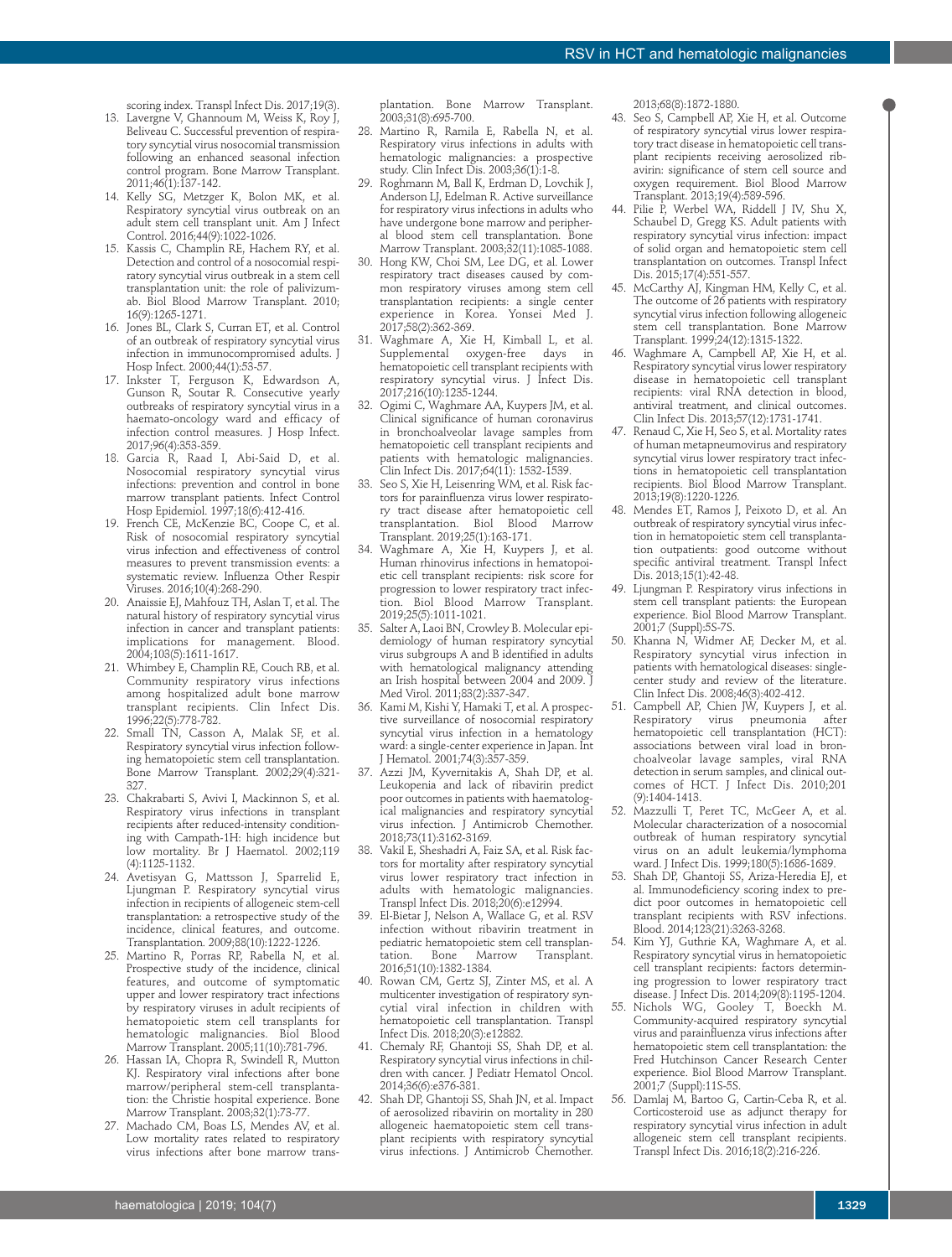- 57. Whimbey E, Couch RB, Englund JA, et al. Respiratory syncytial virus pneumonia in hospitalized adult patients with leukemia. Clin Infect Dis. 1995;21(2):376-379.
- 58. Torres HA, Aguilera EA, Mattiuzzi GN, et al. Characteristics and outcome of respiratory syncytial virus infection in patients with leukemia. Haematologica. 2007;92(9):1216- 1223.
- 59. Sheshadri A, Shah D, Kmeid J, et al. Pulmonary function decline after respiratory viral infection predicts mortality after hematopoietic stem cell transplantation. Am J Resp Crit Care Med 2017;195:A2706.
- 60. Erard V, Chien JW, Kim HW, et al. Airflow decline after myeloablative allogeneic hematopoietic cell transplantation: the role of community respiratory viruses. J Infect Dis. 2006;193(12):1619-1625.
- 61. Fisher CE, Preiksaitis CM, Lease ED, et al. Symptomatic respiratory virus infection and chronic lung allograft dysfunction. Clin Infect Dis. 2016;62(3):313-319.
- 62. Abdallah A, Rowland KE, Schepetiuk SK, To LB, Bardy P. An outbreak of respiratory syncytial virus infection in a bone marrow transplant unit: effect on engraftment and outcome of pneumonia without specific<br>antiviral treatment. Bone Marrow antiviral treatment. Bone Transplant. 2003;32(2):195-203.
- 63. Chien JW, Martin PJ, Gooley TA, et al. Airflow obstruction after myeloablative allogeneic hematopoietic stem cell transplantation. Am J Respir Crit Care Med. 2003;168(2):208-214.
- 64. Abedin S, Yanik GA, Braun T, et al. Predictive value of bronchiolitis obliterans syndrome stage 0p in chronic graft-versushost disease of the lung. Biol Blood Marrow Transplant. 2015;21(6):1127-1131.
- 65. Khalifah AP, Hachem RR, Chakinala MM, et al. Respiratory viral infections are a distinct risk for bronchiolitis obliterans syndrome and death. Am J Respir Crit Care Med. 2004;170(2):181-187.
- 66. Versluys AB, Rossen JW, van Ewijk B, Schuurman R, Bierings MB, Boelens JJ. Strong association between respiratory viral infection early after hematopoietic stem cell transplantation and the development of lifethreatening acute and chronic alloimmune lung syndromes. Biol Blood Marrow Transplant. 2010;16(6):782-791.
- 67. Yue C, Kang Z, Ai K, et al. Virus infection facilitates the development of severe pneumonia in transplant patients with hematologic malignancies. Oncotarget. 2016;7(33): 53930-53940.
- 68. Ebbert JO, Limper AH. Respiratory syncytial virus pneumonitis in immunocompromised adults: clinical features and outcome. Respiration. 2005;72(3):263-269.<br>Peck AI. Corev L. Bo
- 69. Peck AJ, Corey L, Boeckh M. Pretransplantation respiratory syncytial virus infection: impact of a strategy to delay<br>transplantation. Clin Infect Dis. transplantation. Clin Infect Dis. 2004;39(5):673-680.
- 70. Campbell AP, Guthrie KA, Englund JA, et al. Clinical outcomes associated with respiratory virus detection before allogeneic hematopoietic stem cell transplant. Clin Infect Dis. 2015;61(2):192-202.
- 71. Boeckh M, Englund J, Li Y, et al. Randomized controlled multicenter trial of aerosolized ribavirin for respiratory syncytial virus upper respiratory tract infection in hematopoietic cell transplant recipients. Clin Infect Dis. 2007;44(2):245-249.
- 72. Field K, Slavin MA, Seymour JF. Severe respiratory syncytial virus pneumonia complicating fludarabine and cyclophosphamide

treatment of chronic lymphocytic leukemia. Eur J Haematol. 2002;69(1):54-57.

- 73. Ghosh S, Champlin RE, Englund J, et al. Respiratory syncytial virus upper respiratory tract illnesses in adult blood and marrow transplant recipients: combination therapy with aerosolized ribavirin and intravenous immunoglobulin. Bone Marrow Transplant. 2000;25(7):751-755.
- 74. McColl MD, Corser RB, Bremner J, Chopra R. Respiratory syncytial virus infection in adult BMT recipients: effective therapy with short duration nebulised ribavirin. Bone Marrow Transplant. 1998;21(4):423-425.
- 75. McCoy D, Wong E, Kuyumjian AG, Wynd MA, Sebti R, Munk GB. Treatment of respiratory syncytial virus infection in adult patients with hematologic malignancies based on an institution-specific guideline. Transpl Infect Dis. 2011;13(2):117-121.
- 76. Sparrelid E, Ljungman P, Ekelof-Andstrom E, et al. Ribavirin therapy in bone marrow transplant recipients with viral respiratory tract infections. Bone Marrow Transplant. 1997;19(9):905-908.
- Win N, Mitchell D, Pugh S, Russell NH. Successful therapy with ribavirin of late onset respiratory syncytial virus pneumonitis complicating allogeneic bone transplantation. Clin Lab Haematol. 1992;14(1):29-32.
- 78. Chemaly RF, Torres HA, Munsell MF, et al. An adaptive randomized trial of an intermittent dosing schedule of aerosolized ribavirin in patients with cancer and respiratory syncytial virus infection. J Infect Dis. 2012;206(9):1367-1371.
- 79. Marcelin JR, Wilson JW, Razonable RR; Mayo Clinic Hematology/Oncology. Transplant Infectious Diseases Services. Oral ribavirin therapy for respiratory syncytial virus infections in moderately to severely immunocompromised patients. Transpl Infect Dis. 2014;16(2):242-250.
- Schleuning M, Buxbaum-Conradi H, Jager G, Kolb HJ. Intravenous ribavirin for eradication of respiratory syncytial virus (RSV) and adenovirus isolates from the respiratory and/or gastrointestinal tract in recipients of allogeneic hematopoietic stem cell transplants. Hematol J. 2004;5(2):135-144.
- 81. Casey J, Morris K, Narayana M, Nakagaki M, Kennedy GA. Oral ribavirin for treatment of respiratory syncitial virus and parainfluenza 3 virus infections post allogeneic haematopoietic stem cell transplanta-<br>tion. Bone Marrow Transplant. tion. Bone Marrow Transplant. 2013;48(12):1558-1561.
- 82. Gueller S, Duenzinger U, Wolf T, et al. Successful systemic high-dose ribavirin treatment of respiratory syncytial virusinduced infections occurring pre-engraftment in allogeneic hematopoietic stem cell transplant recipients. Transpl Infect Dis. 2013;15(4):435-440.
- 83. Lewinsohn DM, Bowden RA, Mattson D, Crawford SW. Phase I study of intravenous ribavirin treatment of respiratory syncytial virus pneumonia after marrow transplantation. Antimicrob Agents Chemother. 1996;40(11):2555-2557.
- 84. Shah JN, Chemaly RF. Management of RSV infections in adult recipients of hematopoietic stem cell transplantation. Blood. 2011;117(10):2755-2763.
- 85. Chemaly RF, Aitken SL, Wolfe CR, Jain R, Boeckh MJ. Aerosolized ribavirin: the most expensive drug for pneumonia. Transpl Infect Dis. 2016;18(4):634-636.
- 86. Chakrabarti S, Collingham KE, Holder K, Fegan CD, Osman H, Milligan DW. Preemptive oral ribavirin therapy of paramyx-

ovirus infections after haematopoietic stem cell transplantation: a pilot study. Bone Marrow Transplant. 2001;28(8):759- 763.

- 87. Gorcea CM, Tholouli E, Turner A, et al. Effective use of oral ribavirin for respiratory syncytial viral infections in allogeneic haematopoietic stem cell transplant recipients. J Hosp Infect. 2017;95(2):214-217.
- 88. Mori T, Nakamura Y, Kato J, et al. Oral ribavirin therapy for lower respiratory tract infection of respiratory syncytial virus complicating bronchiolitis obliterans after allogeneic hematopoietic stem cell transplantation. Int J Hematol. 2011;93(1):132-134.
- 89. Gupta SK, Kantesaria B, Glue P. Pharmacokinetics and safety of single-dose ribavirin in patients with chronic renal<br>impairment. Drug Discov Ther. impairment. 2013;7(4):158-163.
- Foolad F, Aitken SL, Shigle TL, et al. Oral versus aerosolized ribavirin for the treatment of respiratory syncytial virus infections in hematopoietic cell transplantation recipients. Clin Infect Dis. 2018 Sep 8. [Epub ahead of print]
- 91. Chaves J, Huen A, Bueso-Ramos C, Safdar A, Vadhan-Raj S. Aerosolized ribavirininduced reversible hepatotoxicity in a hematopoietic stem cell transplant recipient with Hodgkin lymphoma. Clin Infect Dis. 2006;42(8):e72-75.
- 92. Marcellin P, Levy S, Erlinger S. Therapy of hepatitis C: patients with normal aminotransferase levels. Hepatology. 1997;26(3 Suppl 1):133S-136S.
- 93. Falsey AR, Koval C, DeVincenzo JP, Walsh EE. Compassionate use experience with high-titer respiratory syncytical virus (RSV) immunoglobulin in RSV-infected immunocompromised persons. Transpl Infect Dis. 2017;19(2).
- 94. Markovic SN, Adlakha A, Smith TF, Walker RC. Respiratory syncytial virus pneumonitis-induced diffuse alveolar damage in an autologous bone marrow transplant recipient. Mayo Clin Proc. 1998;73(2):153-156.
- 95. de Fontbrune FS, Robin M, Porcher R, et al. Palivizumab treatment of respiratory syncytial virus infection after allogeneic hematopoietic stem cell transplantation. Clin Infect Dis. 2007;45(8):1019-1024.
- 96. Tsitsikas DA, Oakervee H, Cavenagh JD, Gribben J, Agrawal SG, Mattes FM. Treatment of respiratory syncytial virus infection in haemopoietic stem cell transplant recipients with aerosolized ribavirin and the humanized monoclonal antibody palivizumab: a single centre experience. Br J Haematol. 2009;146(5):574-576.
- Permpalung N, Mahoney MV, McCoy C, et al. Clinical characteristics and treatment outcomes among respiratory syncytial virus (RSV)-infected hematologic malignancy and hematopoietic stem cell transplant recipients receiving palivizumab. Leuk Lymphoma. 2019;60(1):85-91.
- 98. German P, Xin Y, Chien JW, et al. Phase 1 first-in-human, single- and multiple-ascending dose, and food effect studies to assess the safety, tolerability, and pharmacokinetics of presatovir for the treatment of respiratory syncytial virus infection. J Clin Pharmacol. 2018 Apr 17. [Epub ahead of print]
- 99. Marty FMC, Roy F, Bergeron A, et al. A phase 2b, randomized, double-blind, èlacebo-controlled trial of presatovir (GS-5806) for the treatment of respiratory syncytial virus (RSV) lower respiratory tract infection (LRTI) in hematopoietic-cell transplantation